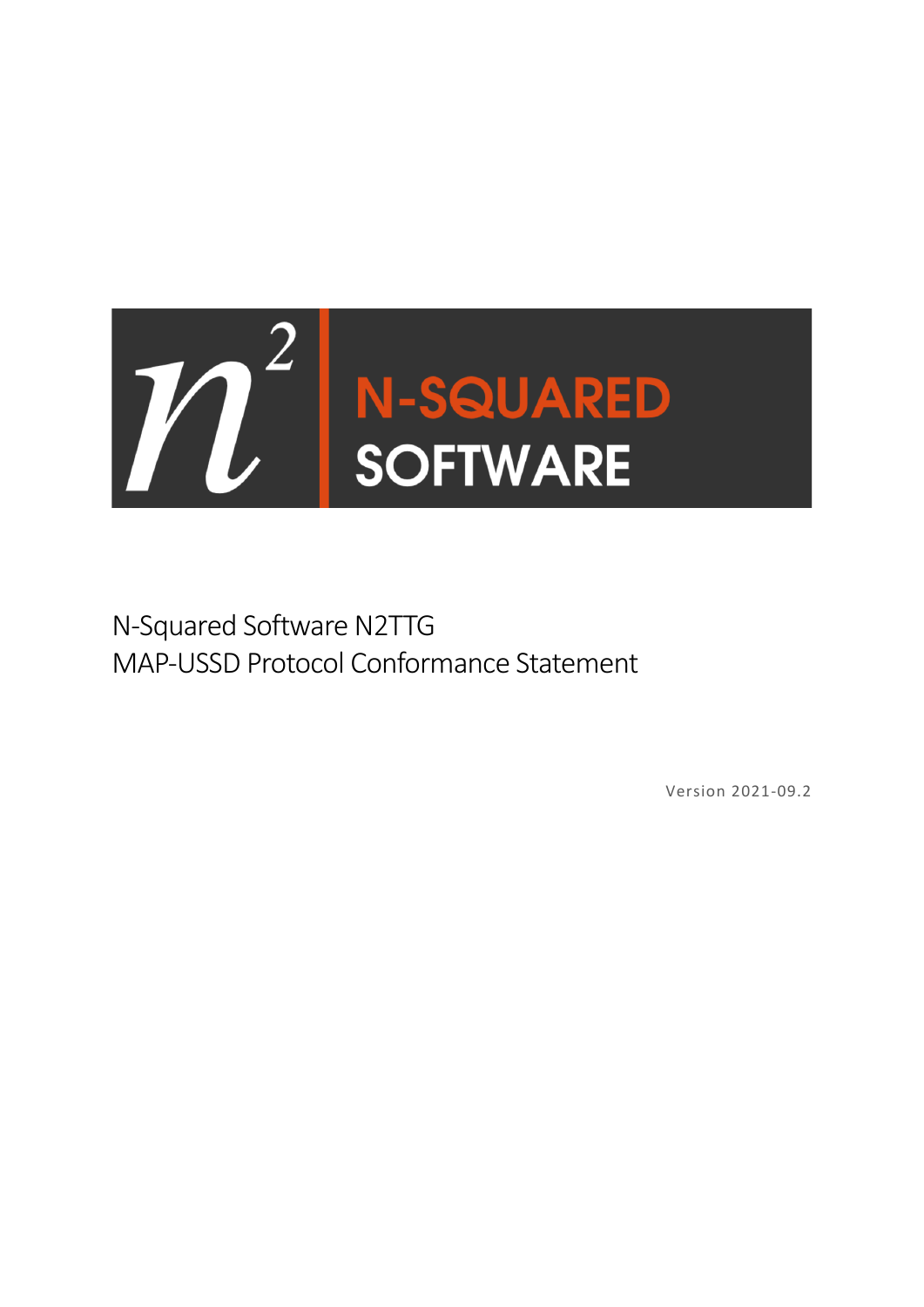# <span id="page-1-0"></span>1 Document Information

# <span id="page-1-1"></span>1.1 Scope and Purpose

This document describes the implementation of the MAP/USSD protocol for real-time flows for textbased subscriber self-management using the N-Squared (N2) Text Telephony Gateway (TTG) running on the N-Squared Service Daemon (N2SVCD) framework. It should be read in conjunction with the N2TTG Technical Guide [R-1] and the N2SVCD Technical Guide [R-2].

This document assumes a working knowledge of the relevant MAP, SIGTRAN, and other telephony concepts, including the standard USSD interactions between an HLR and a USSD Gateway such as N2TTG.

## <span id="page-1-2"></span>1.2 Definitions, Acronyms, and Abbreviations

| <b>Term</b>    | <b>Meaning</b>                                                                 |  |  |
|----------------|--------------------------------------------------------------------------------|--|--|
| AC             | Application Context (in TCAP)                                                  |  |  |
| AS             | <b>Application Server</b>                                                      |  |  |
| ASP            | <b>Application Server Process</b>                                              |  |  |
| <b>ASPAC</b>   | <b>ASP Active</b>                                                              |  |  |
| <b>ASPTM</b>   | <b>ASP Traffic Maintenance</b>                                                 |  |  |
| ASN.1          | <b>Abstract Syntax Notation One</b>                                            |  |  |
| <b>ETSI</b>    | European Telecommunications Standards Institute                                |  |  |
| GT             | <b>Global Title</b>                                                            |  |  |
| GTI            | Global Title Indicator                                                         |  |  |
| <b>HLR</b>     | Home Location Register                                                         |  |  |
| <b>IETF</b>    | Internet Engineering Task Force                                                |  |  |
| IP             | <b>Internet Protocol</b>                                                       |  |  |
| <b>ITU-T</b>   | International Telecommunication Union Telecommunication Standardization Sector |  |  |
| M3UA           | MTP3 User Adaption Layer                                                       |  |  |
| <b>MAP</b>     | <b>Mobile Application Part</b>                                                 |  |  |
| MTP3           | Message Transfer Part Level 3                                                  |  |  |
| N <sub>2</sub> | N-Squared                                                                      |  |  |
| OCS            | <b>Online Charging Server</b>                                                  |  |  |
| <b>PC</b>      | Point Code                                                                     |  |  |
| <b>RFC</b>     | <b>Request For Comments</b>                                                    |  |  |
| <b>RI</b>      | Routing Indicator                                                              |  |  |
| <b>SCCP</b>    | <b>Signalling Connection Control Part</b>                                      |  |  |
| SCP            | Service Control Platform                                                       |  |  |
| <b>SCTP</b>    | <b>Stream Control Transmission Protocol</b>                                    |  |  |
| <b>SMPP</b>    | Short Message Peer-to-Peer Protocol                                            |  |  |
| <b>SMS</b>     | <b>Short Message Service</b>                                                   |  |  |
| SSN            | Sub-System Number                                                              |  |  |
| SSP            | Service Switching Platform                                                     |  |  |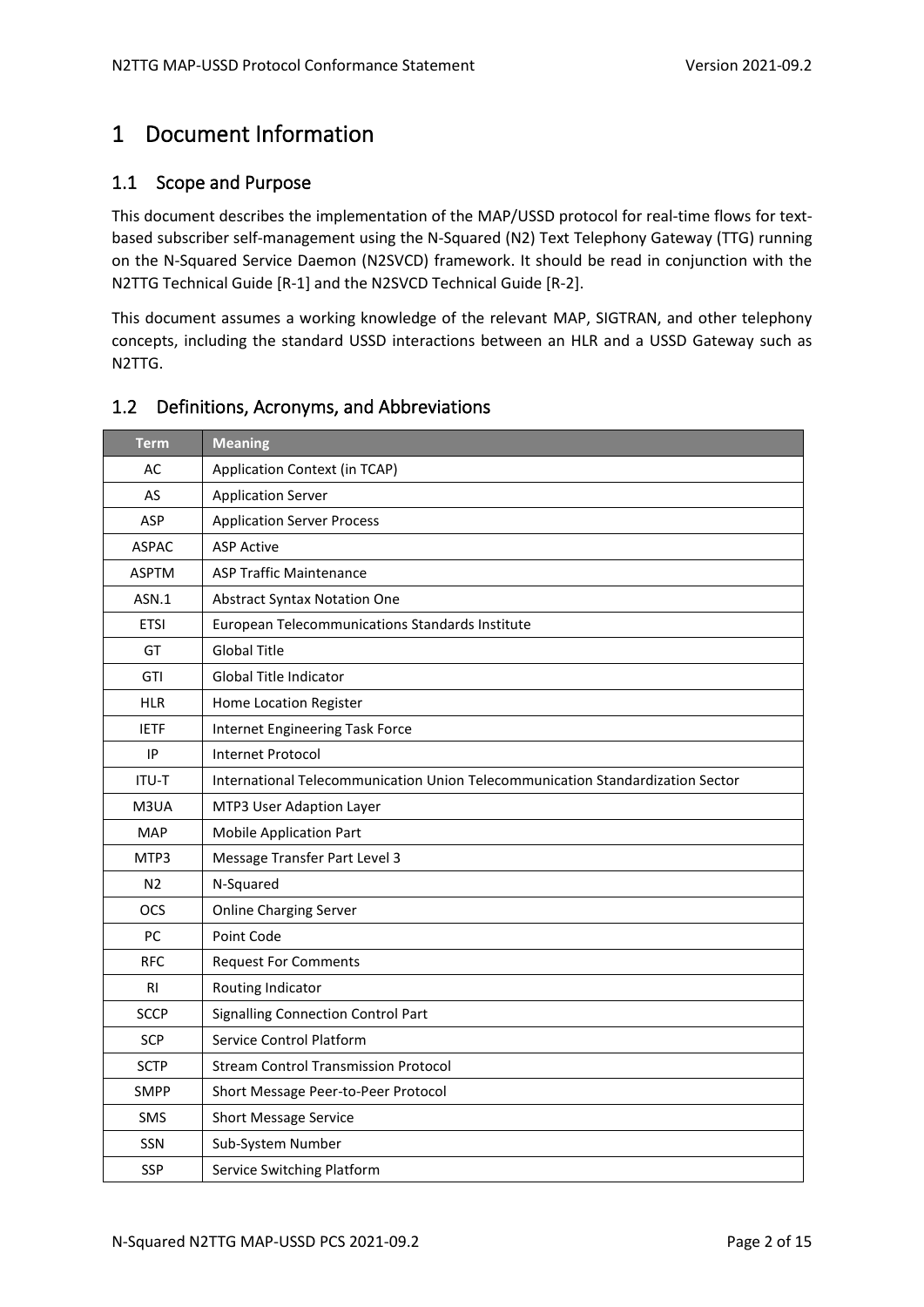| <b>Term</b> | <b>Meaning</b>                                   |  |
|-------------|--------------------------------------------------|--|
| <b>SUA</b>  | <b>SCCP User Adaption Layer</b>                  |  |
| <b>TCAP</b> | <b>Transaction Capabilities Application Part</b> |  |
| TS          | <b>Technical Specification</b>                   |  |
| <b>USSD</b> | Unstructured Supplementary Service Data          |  |

## <span id="page-2-0"></span>1.3 References

The following documents are referenced within this document:

| <b>Reference</b>                                   | <b>Document</b>                                        |  |  |
|----------------------------------------------------|--------------------------------------------------------|--|--|
| $[R-1]$                                            | N2TTG Technical Guide                                  |  |  |
| $[R-2]$                                            | N2SVCD Technical Guide                                 |  |  |
| $[R-4]$                                            | N2SVCD SIGTRAN-TCAP PCS                                |  |  |
| $[R-10]$                                           | ETSI TS 129 002 V10.2.0 (2011-04)                      |  |  |
|                                                    | Digital cellular telecommunications system (Phase 2+); |  |  |
| Universal Mobile Telecommunications System (UMTS); |                                                        |  |  |
| Mobile Application Part (MAP) specification        |                                                        |  |  |
|                                                    | (3GPP TS 29.002 version 10.2.0 Release 10)             |  |  |
| $[R-20]$                                           | https://www.lua.org/                                   |  |  |

# <span id="page-2-1"></span>1.4 Ownership and Usage

This document, including the information contained herein, is proprietary to N-Squared Software (NZ) Limited but released for informational purposes only.

This document shall not be used or reproduced for any other purpose without the written approval of N-Squared Software (NZ) Limited.

| N-Squared Software (NZ) Limited |  |  |
|---------------------------------|--|--|
| PO Box 5035                     |  |  |
| Terrace End                     |  |  |
| Palmerston North 4410           |  |  |
| New Zealand                     |  |  |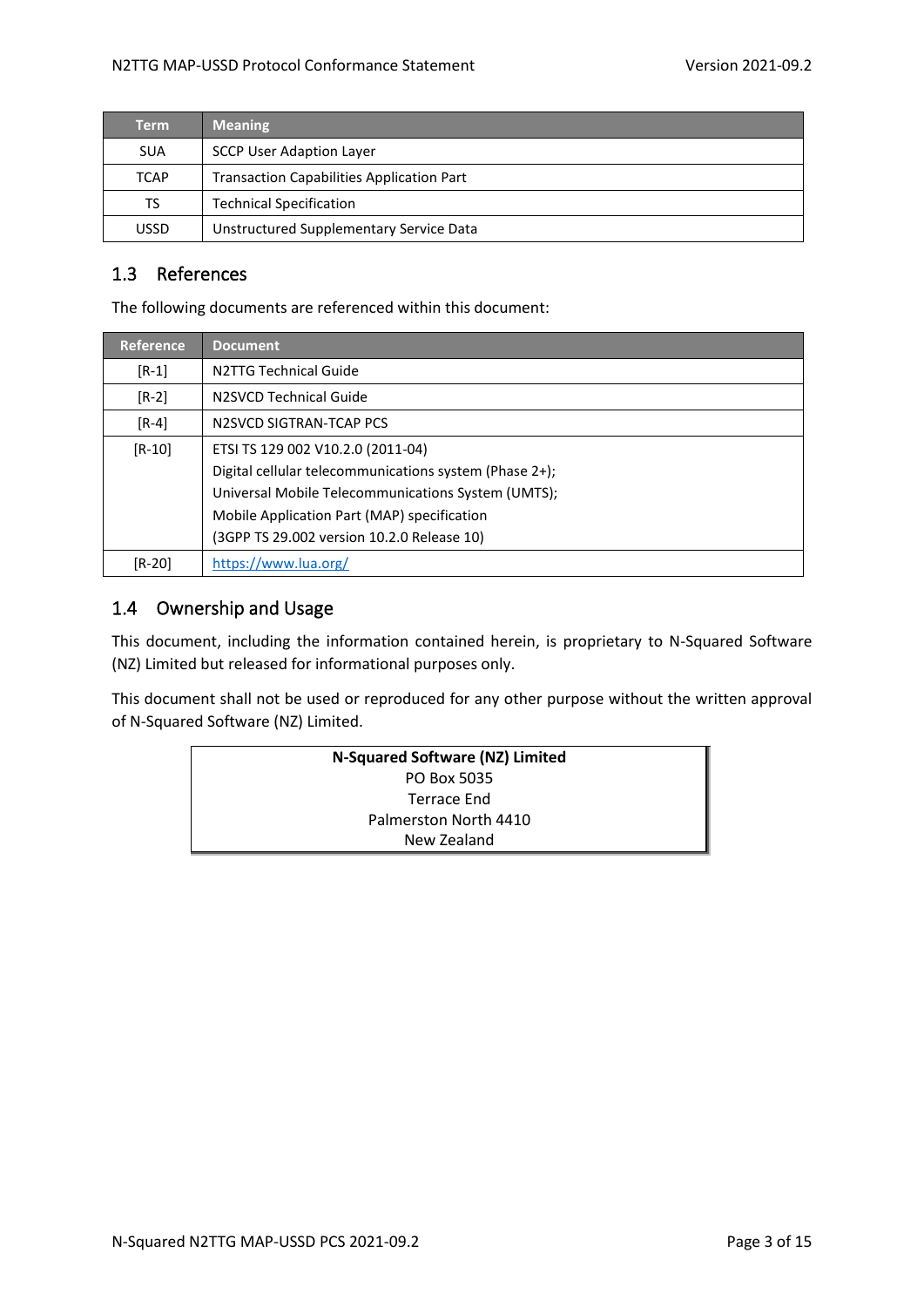# <span id="page-3-0"></span>2 Contents

| $\mathbf{1}$   |       |       |  |  |
|----------------|-------|-------|--|--|
|                | 1.1   |       |  |  |
|                | 1.2   |       |  |  |
|                | 1.3   |       |  |  |
|                | 1.4   |       |  |  |
| $\overline{2}$ |       |       |  |  |
| 3              |       |       |  |  |
|                | 3.1   |       |  |  |
| 4              |       |       |  |  |
|                | 4.1   |       |  |  |
|                | 4.2   |       |  |  |
|                | 4.3   |       |  |  |
|                | 4.4   |       |  |  |
|                | 4.5   |       |  |  |
|                | 4.5.1 |       |  |  |
|                |       | 4.5.2 |  |  |
|                | 4.6   |       |  |  |
|                | 4.6.1 |       |  |  |
|                |       | 4.6.2 |  |  |
|                | 4.7   |       |  |  |
|                | 4.7.1 |       |  |  |
|                |       | 4.7.2 |  |  |
| 5              |       |       |  |  |
|                | 5.1   |       |  |  |
|                | 5.2   |       |  |  |
|                | 5.2.1 |       |  |  |
|                |       | 5.2.2 |  |  |
|                |       | 5.2.3 |  |  |
| 5.3            |       |       |  |  |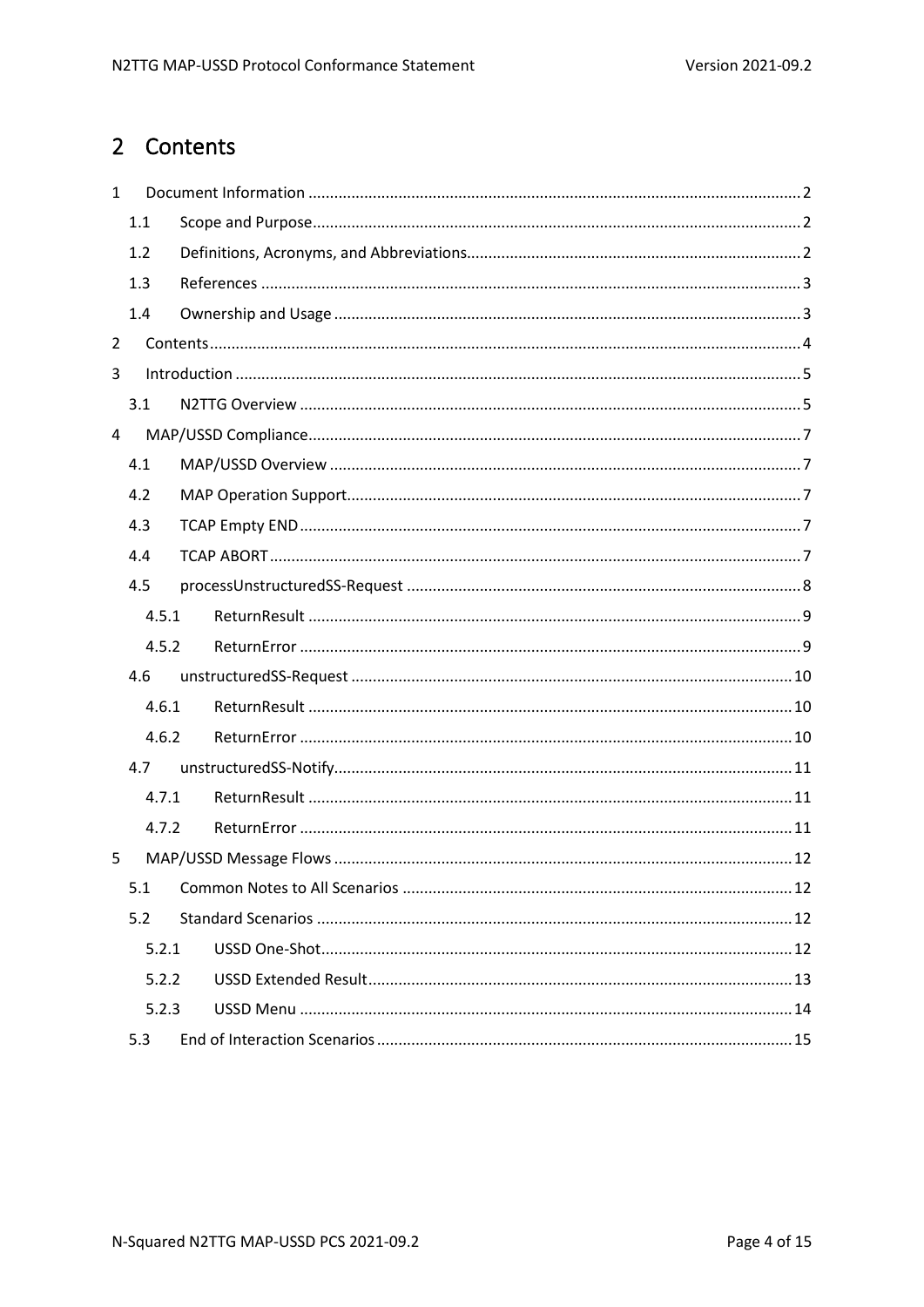# <span id="page-4-0"></span>3 Introduction

### <span id="page-4-1"></span>3.1 N2TTG Overview

The N-Squared Text Telephony Gateway (N2TTG) is a software system for processing inbound selfmanagement subscriber text messages from the network and performing the necessary service logic to determine the appropriate response text. This may involve follow-up interaction, e.g. offering menus or further choices.

The supported inbound network side protocols are:

- a) MAP-USSD over SIGTRAN from the HLR, and/or
- b) SMPP Short Message from the SMSC.

Typical uses of these subscriber self-management messages are:

- Balance Query
- Voucher Top-Up
- Service Pack Activation/Renewal
- IOU Services
- Friends & Family Number Management, etc.

The N2TTG platform services are defined using the Lua embedded scripting language [R-20], and the service logic may also include external service access via REST, SOAP, Diameter, etc. Refer to [R-2].

A standard N2TTG deployment contains several integration points:



*Figure A: N2TTG Integration*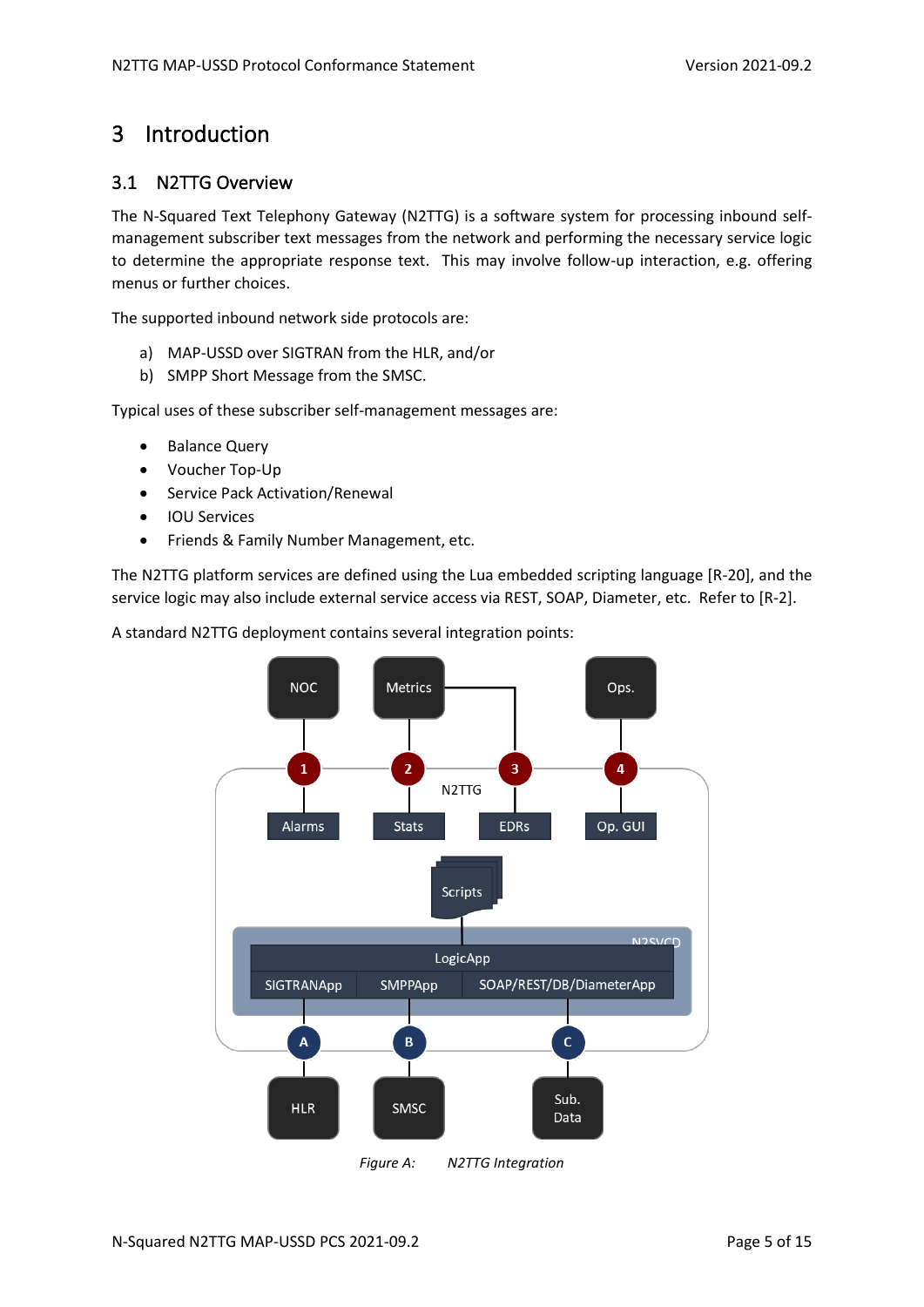This document relates to the N2TTG Compliance for the USSD (over MAP) layer of Interface "A", which has the following stack:

- **MAP/USSD**
- TCAP
- SCCP
- SIGTRAN M3UA
- SCTP/IP

This document describes only the uppermost MAP/USSD layer. The common N2SVCD Conformance for TCAP and the lower layers of the stack are described in the separate document [R-4].

The SMPP protocol conformance is specified in a separate document.

Conformance is based on the referenced standards or other non-standard functionality but noting that solution conformance to the above is limited to the extent expressly described herein. I.e. statement of conformance to a standard in no way implies conformance to or compliance with the complete standard.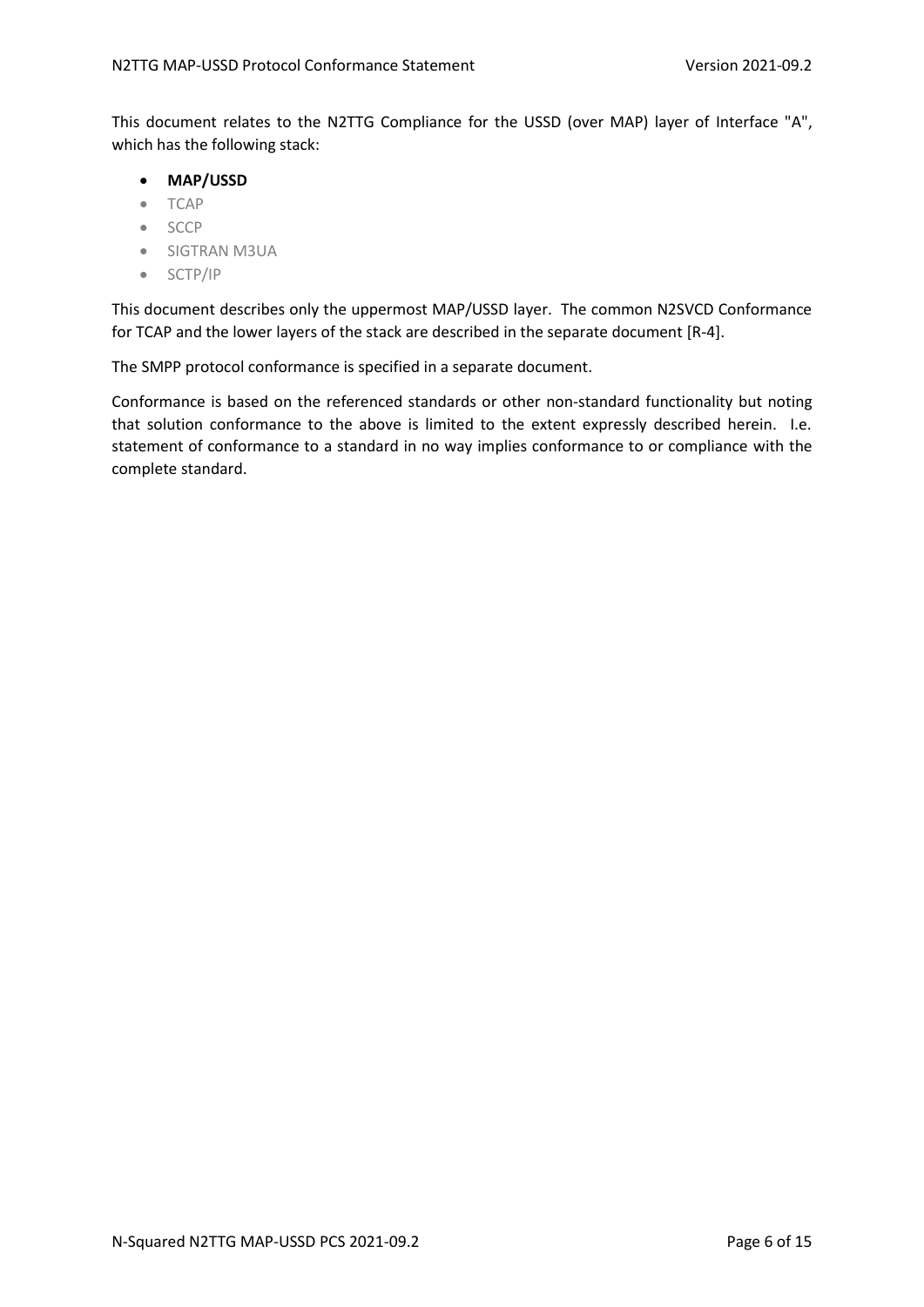# <span id="page-6-0"></span>4 MAP/USSD Compliance

## <span id="page-6-1"></span>4.1 MAP/USSD Overview

N2TTG processes inbound TCAP transactions received from the Home Location Register (HLR) when the subscriber initiates a USSD session.

N2TTG to SCP interface compliance is formally based on ETSI document "3GPP TS 29.002 version 10.2.0 Release 10" [R-10].

Note that ASN.1 is not a backwards-compatible format. Other non-listed fields received in MAP operations will cause a decode error.

# <span id="page-6-2"></span>4.2 MAP Operation Support

The N2TTG supports only the following MAP operation and TCAP message combinations when communicating with the HLR. Non-MAP TCAP messages are also shown here.

| <b>TCAP</b>            | <b>Operation</b>                             | <b>Direction</b> |
|------------------------|----------------------------------------------|------------------|
| <b>BEGIN</b>           | processUnstructuredSS-Request                | From HLR         |
| <b>END</b>             | processUnstructuredSS-Request / ReturnResult | To HLR           |
| <b>END</b>             | processUnstructuredSS-Request / ReturnError  | To HLR           |
| <b>CONTINUE</b>        | unstructuredSS-Request                       | To HLR           |
| <b>CONTINUE or END</b> | unstructuredSS-Request / ReturnResult        | From HLR         |
| <b>CONTINUE or END</b> | unstructuredSS-Request / ReturnError         | From HLR         |
| <b>CONTINUE</b>        | unstructuredSS-Notify                        | To HLR           |
| <b>CONTINUE or END</b> | unstructuredSS-Notify / ReturnError          | From HLR         |
| <b>END</b>             | (none)                                       | From HLR         |
| <b>END</b>             | (none)                                       | To HLR           |
| <b>ABORT</b>           | (none)                                       | From HLR         |
| <b>ABORT</b>           | (none)                                       | To HLR           |

*Table 1: MAP Operations, Results, and Errors (with TCAP)*

Any other MAP/TCAP combination being received by N2TTG will cause the TCAP transaction and associated USSD subscriber session to be aborted.

# <span id="page-6-3"></span>4.3 TCAP Empty END

The N2TTG supports receiving and sending TCAP Empty END for the clean termination of a USSD session.

When receiving TCAP Empty END, the service logic will generate an EDR but will not typically raise an SNMP warning or alarm, as this is considered "normal" behavior in some tear-down scenarios.

# <span id="page-6-4"></span>4.4 TCAP ABORT

The N2TTG supports receiving and sending TCAP ABORT for the clean termination of a USSD session.

When receiving TCAP Abort, the service logic will generate an EDR but will not typically raise an SNMP warning or alarm, as this is considered "normal" behavior in some tear-down scenarios.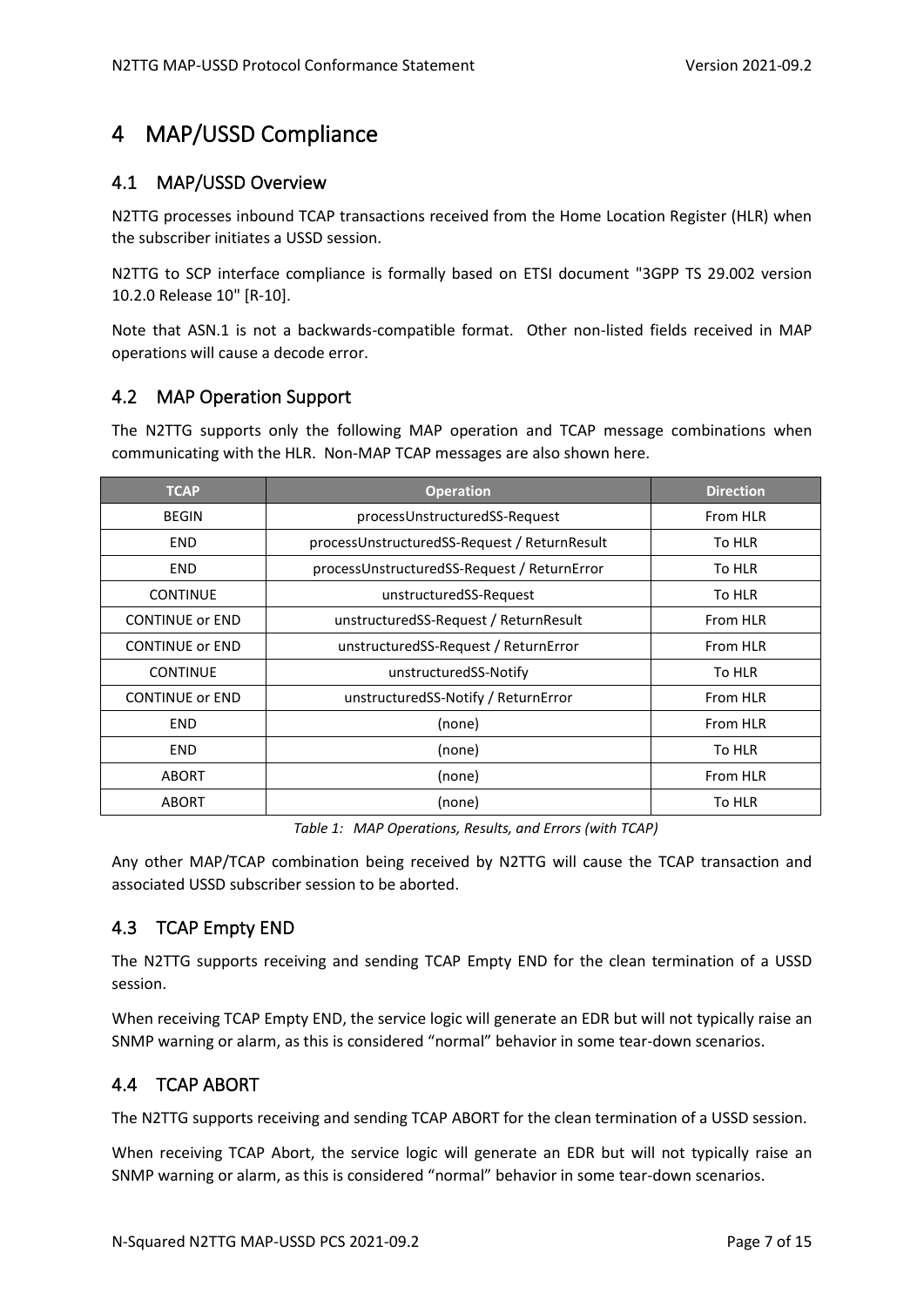## <span id="page-7-0"></span>4.5 processUnstructuredSS-Request

The HLR sends MAP processUnstructuredSS-Request operation to N2TTG when a subscriber initiates a new USSD transaction for which the N2TTG is the configured handler.

| <b>Attribute</b>      | <b>Type</b>                                        | <b>Notes</b>                                                                                    |
|-----------------------|----------------------------------------------------|-------------------------------------------------------------------------------------------------|
| map-open              | MAP-OpenInfo                                       | Note: Part of TCAP dialogue AARQ-apdu.                                                          |
|                       |                                                    | Specifically: dialoguePDU.dialogueRequest<br>.user-information.single-ASN1-type.MAP-DialoguePDU |
| .destinationReference | <b>MAP Address String</b>                          | Supported as below                                                                              |
| .digits               | <b>Hex Digits</b>                                  | Address digits.                                                                                 |
| .noa                  | Integer                                            | <b>Nature of Address</b>                                                                        |
| .npi                  | Integer                                            | Numbering Plan Indicator                                                                        |
| .originationReference | <b>MAP Address String</b>                          | Supported as below                                                                              |
| .digits               | <b>Hex Digits</b>                                  | Address digits.                                                                                 |
| .noa                  | Integer                                            | Nature of Address                                                                               |
| .npi                  | Integer                                            | Numbering Plan Indicator                                                                        |
| ussdDataCodingScheme  | <b>Cell Broadcast Data</b><br><b>Coding Scheme</b> | Support for 7-Bit, 8-Bit and UCS-2 encoding.                                                    |
|                       |                                                    | Compression is not supported.                                                                   |
|                       |                                                    | User Data Header (UDH) is not supported.                                                        |
|                       |                                                    | Language codes are passed to service logic.                                                     |
| ussdString            | <b>USSD String</b>                                 | Support for 7-Bit, 8-Bit and UCS-2 encoding.                                                    |
|                       |                                                    | Compression is not supported.                                                                   |
|                       |                                                    | User Data Header (UDH) is not supported.                                                        |
| alertingPattern       | <b>Byte</b>                                        | Supported                                                                                       |
| msisdn                | <b>MAP Address String</b>                          | Supported as below                                                                              |
| .digits               | <b>Hex Digits</b>                                  | Address digits.                                                                                 |
| .noa                  | Integer                                            | <b>Nature of Address</b>                                                                        |
| .npi                  | Integer                                            | Numbering Plan Indicator                                                                        |

N2TTG supports receiving the following attributes in processUnstructuredSS-Request:

*Table 2: MAP processUnstructuredSS-Request Attributes*

Note that the map-open parameters from the containing TCAP Dialogue are also provided to the service logic. In some networks, the subscriber msisdn must be obtained from the MAP Open originationReference field rather from the msisdn field within the MAP operation argument.

N2TTG will examine the received parameters to determine the appropriate service logic based on one or more of the following:

- *Destination SSN.*
- *USSD String prefix.*
- *Destination Reference digits (exact match).*
- *Destination Reference digits (prefix match).*

Default service logic may be configured when no match detected from the above parameters.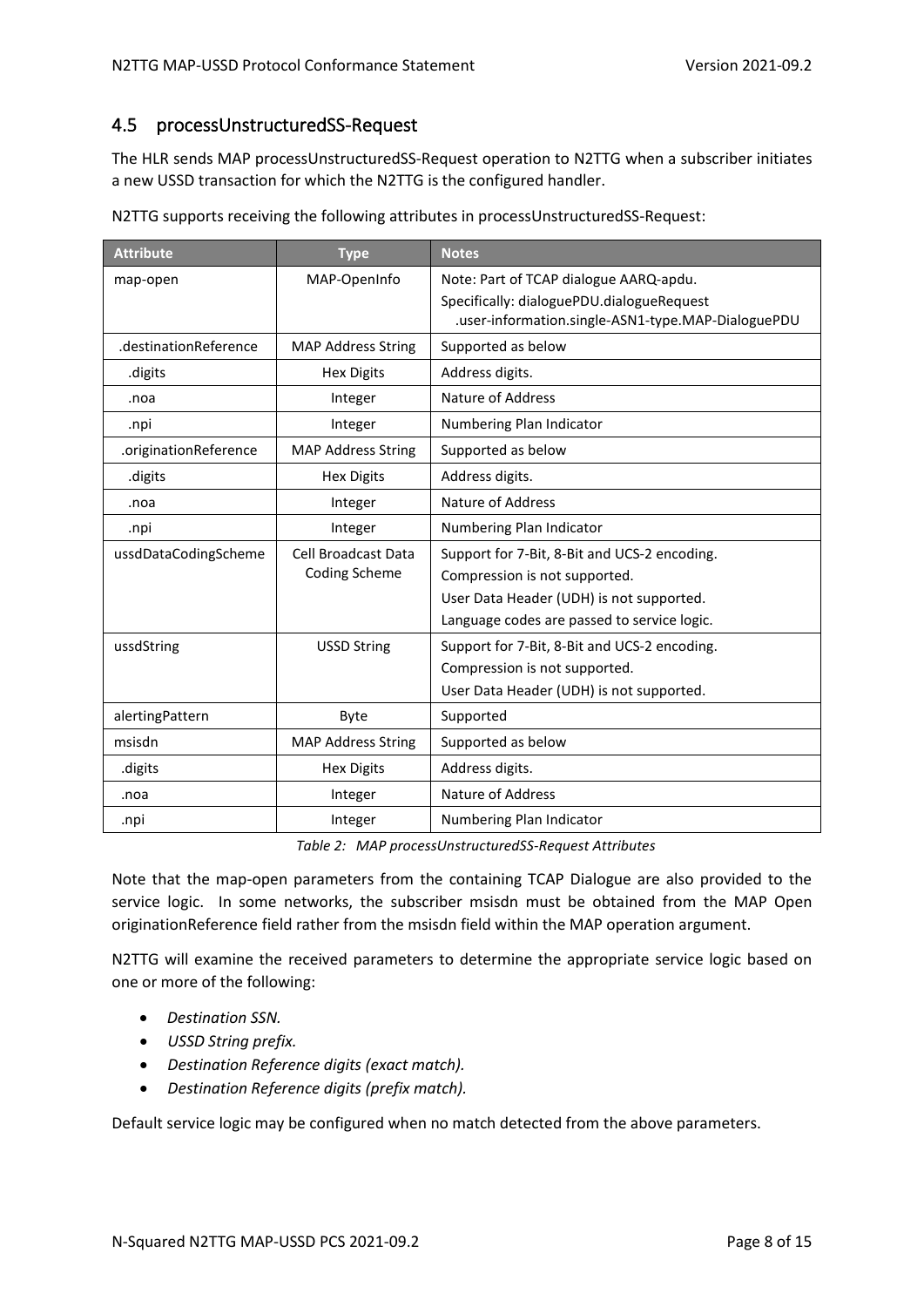#### <span id="page-8-0"></span>4.5.1 ReturnResult

The TTG will send processUnstructuredSS-Request / ReturnResult as the normal, clean-shutdown mechanism to end the USSD transaction and associated subscriber session. The return result includes a final text message, which is displayed to the subscriber.

N2TTG supports sending the following attributes in processUnstructuredSS-Request / ReturnResult:

| <b>Attribute</b>     | Type                                 | <b>Notes</b>                                  |
|----------------------|--------------------------------------|-----------------------------------------------|
| ussdDataCodingScheme | Cell Broadcast Data<br>Coding Scheme | Support for 7-Bit, 8-Bit and UCS-2 encoding.  |
|                      |                                      | Compression is not supported.                 |
|                      |                                      | User Data Header (UDH) is not supported.      |
|                      |                                      | Language code is determined by service logic. |
| ussdString           | <b>USSD String</b>                   | Support for 7-Bit, 8-Bit and UCS-2 encoding.  |
|                      |                                      | Compression is not supported.                 |
|                      |                                      | User Data Header (UDH) is not supported.      |

*Table 1: MAP processUnstructuredSS-Request / ReturnResult Attributes*

#### <span id="page-8-1"></span>4.5.2 ReturnError

The TTG service logic may choose to send processUnstructuredSS-Request / ReturnError as the normal, failure-shutdown mechanism to end the TCAP transaction and associated USSD subscriber session.

Whenever sending ReturnError for processUnstructuredSS-Request, the N2TTG will always use TCAP END to end the subscriber interaction.

N2TTG service logic may choose any error value, but the following standard values are specifically documented:

| <b>Value</b> | <b>Error</b>                 | <b>Supported</b>                                                                                           |
|--------------|------------------------------|------------------------------------------------------------------------------------------------------------|
| 13           | Call Barred                  | The subscriber or originating network is explicitly or implicitly not<br>permitted to access this service. |
| 71           | Unknown Alphabet             | The specified alphabet identifier is not recognized.                                                       |
| 34           | System Failure               | The system is not well-configured or is not fully operable.                                                |
| 35           | Data Missing                 | An expected data value is not present.                                                                     |
| 36           | <b>Unexpected Data Value</b> | One of the received data values cannot be interpreted.                                                     |
| (other)      | (other)                      | The service logic may select any other error value.                                                        |

*Table 2: MAP processUnstructuredSS ReturnError Attributes*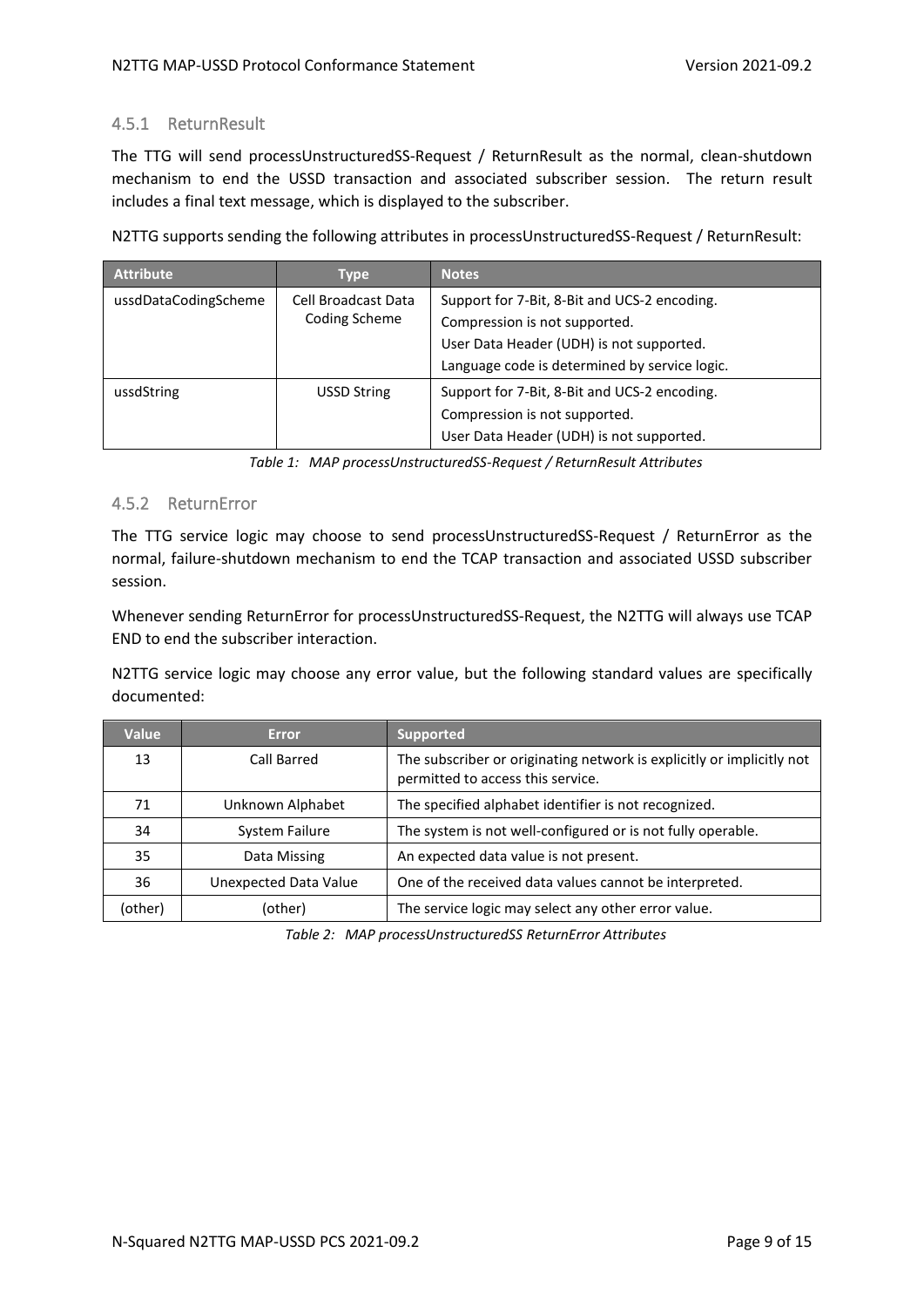#### <span id="page-9-0"></span>4.6 unstructuredSS-Request

The N2TTG sends unstructuredSS-Request to the HLR as an intermediate step during a subscriberinitiated USSD interaction. The Notify causes a text message to be displayed to the subscriber and prompts for a response. Service logic processing will be suspended until a response is received, or until a timeout occurs indicating no response.

| <b>Attribute</b>     | <b>Type</b>               | <b>Notes</b>                                 |
|----------------------|---------------------------|----------------------------------------------|
| ussdDataCodingScheme | Cell Broadcast Data       | Support for 7-Bit, 8-Bit and UCS-2 encoding. |
|                      | Coding Scheme             | Compression is not supported.                |
|                      |                           | User Data Header (UDH) is not supported.     |
|                      |                           | Language codes are passed to service logic.  |
| ussdString           | <b>USSD String</b>        | Support for 7-Bit, 8-Bit and UCS-2 encoding. |
|                      |                           | Compression is not supported.                |
|                      |                           | User Data Header (UDH) is not supported.     |
| alertingPattern      | Byte                      | Supported                                    |
| msisdn               | <b>MAP Address String</b> | Supported as below                           |
| .digits              | Hex Digits                | Address digits.                              |
| .noa                 | Integer                   | Nature of Address                            |
| .npi                 | Integer                   | Numbering Plan Indicator                     |

N2TTG supports sending the following attributes in unstructuredSS-Request:

*Table 1: MAP unstructuredSS-Request Attributes*

#### <span id="page-9-1"></span>4.6.1 ReturnResult

After sending unstructuredSS-Request, N2TTG expects to receive unstructuredSS-Request / ReturnResult as the normal continuation. The return result includes the subscriber's response to the preceding prompt.

In the case of timeout, the service logic may choose to re-prompt, to continue with default, or to end the session.

#### <span id="page-9-2"></span>4.6.2 ReturnError

After sending unstructuredSS-Request, N2TTG recognizes unstructuredSS-Request / ReturnError as an alternate continuation.

The return error includes an error code which is provided to the service logic. The N2TTG supports any error code value.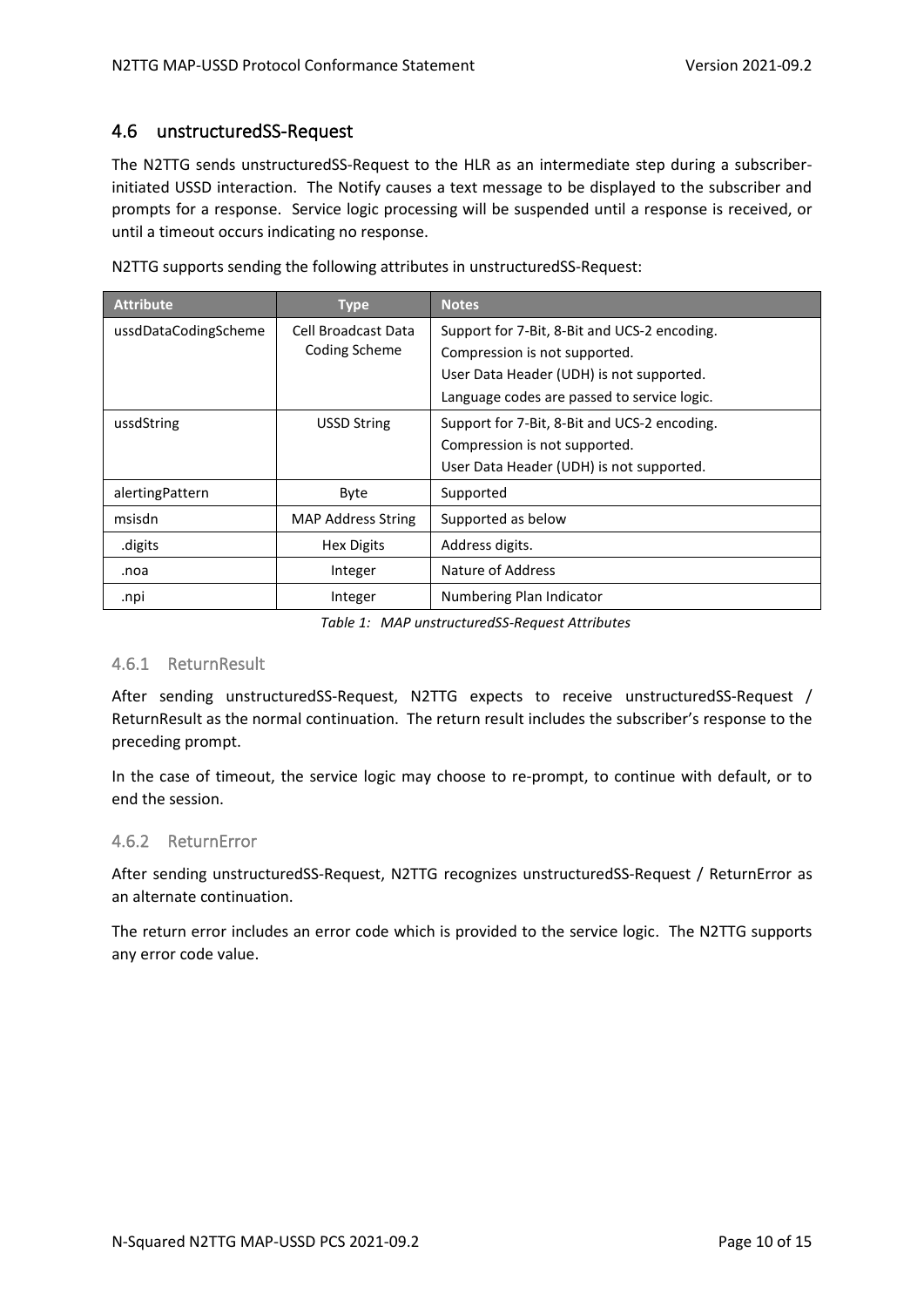## <span id="page-10-0"></span>4.7 unstructuredSS-Notify

The N2TTG sends unstructuredSS-Notify to the HLR as an intermediate step during a subscriberinitiated USSD interaction. The Notify causes a text message to be displayed to the subscriber but does not prompt for a response.

| <b>Attribute</b>     | <b>Type</b>               | <b>Notes</b>                                 |
|----------------------|---------------------------|----------------------------------------------|
| ussdDataCodingScheme | Cell Broadcast Data       | Support for 7-Bit, 8-Bit and UCS-2 encoding. |
|                      | Coding Scheme             | Compression is not supported.                |
|                      |                           | User Data Header (UDH) is not supported.     |
|                      |                           | Language codes are passed to service logic.  |
| ussdString           | <b>USSD String</b>        | Support for 7-Bit, 8-Bit and UCS-2 encoding. |
|                      |                           | Compression is not supported.                |
|                      |                           | User Data Header (UDH) is not supported.     |
| alertingPattern      | Byte                      | Supported                                    |
| msisdn               | <b>MAP Address String</b> | Supported as below                           |
| digits.              | <b>Hex Digits</b>         | Address digits.                              |
| .noa                 | Integer                   | Nature of Address                            |
| .npi                 | Integer                   | Numbering Plan Indicator                     |

N2TTG supports sending the following attributes in unstructuredSS-Notify:

*Table 2: MAP unstructuredSS-Notify Attributes*

#### <span id="page-10-1"></span>4.7.1 ReturnResult

ReturnResult is not supported for unstructuredSS-Notify and will cause service logic to be aborted.

#### <span id="page-10-2"></span>4.7.2 ReturnError

ReturnError is supported for unstructuredSS-Notify. It will cause an EDR to be generated, but will not generate a system warning. The service logic may expressly check for this error, but this is not enforced, and because of the asynchronous nature of ReturnError for unstructuredSS-Notify, most service logic probably will not check.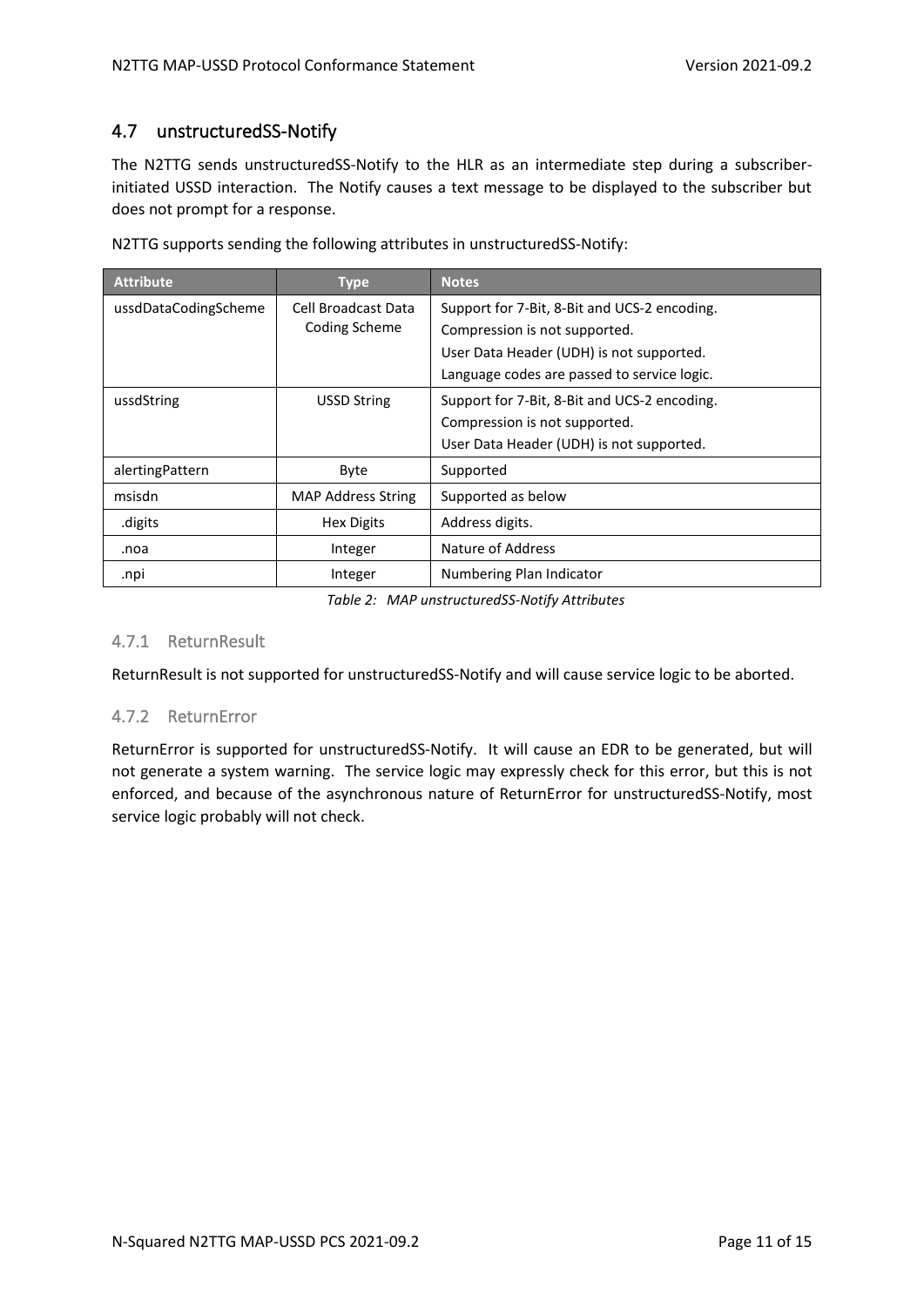# <span id="page-11-0"></span>5 MAP/USSD Message Flows

In all flows in this section, note that N2TTG may perform call shutdown using TCAP Abort in the case of non-recoverable USSD session error.

### <span id="page-11-1"></span>5.1 Common Notes to All Scenarios

At the end of the session, the service logic may end the session with a final result or may "silently" end the session with an empty TCAP END. This "silent" end is shown in some but not all scenarios.

The interaction with the Online Charging Server ("OCS") is shown as an example "back-end" service implementation. In practice, the service may perform interactions using DB, REST, SOAP, Diameter, etc. See the N2SVCD technical guide for details on common back-end service capability.

In any exception case, N2TTG will use TCAP-ABORT to terminate the USSD transaction.

### <span id="page-11-2"></span>5.2 Standard Scenarios

#### <span id="page-11-3"></span>5.2.1 USSD One-Shot

The following diagram shows the MAP/USSD operation flow for a simple request/response USSD subscriber request.

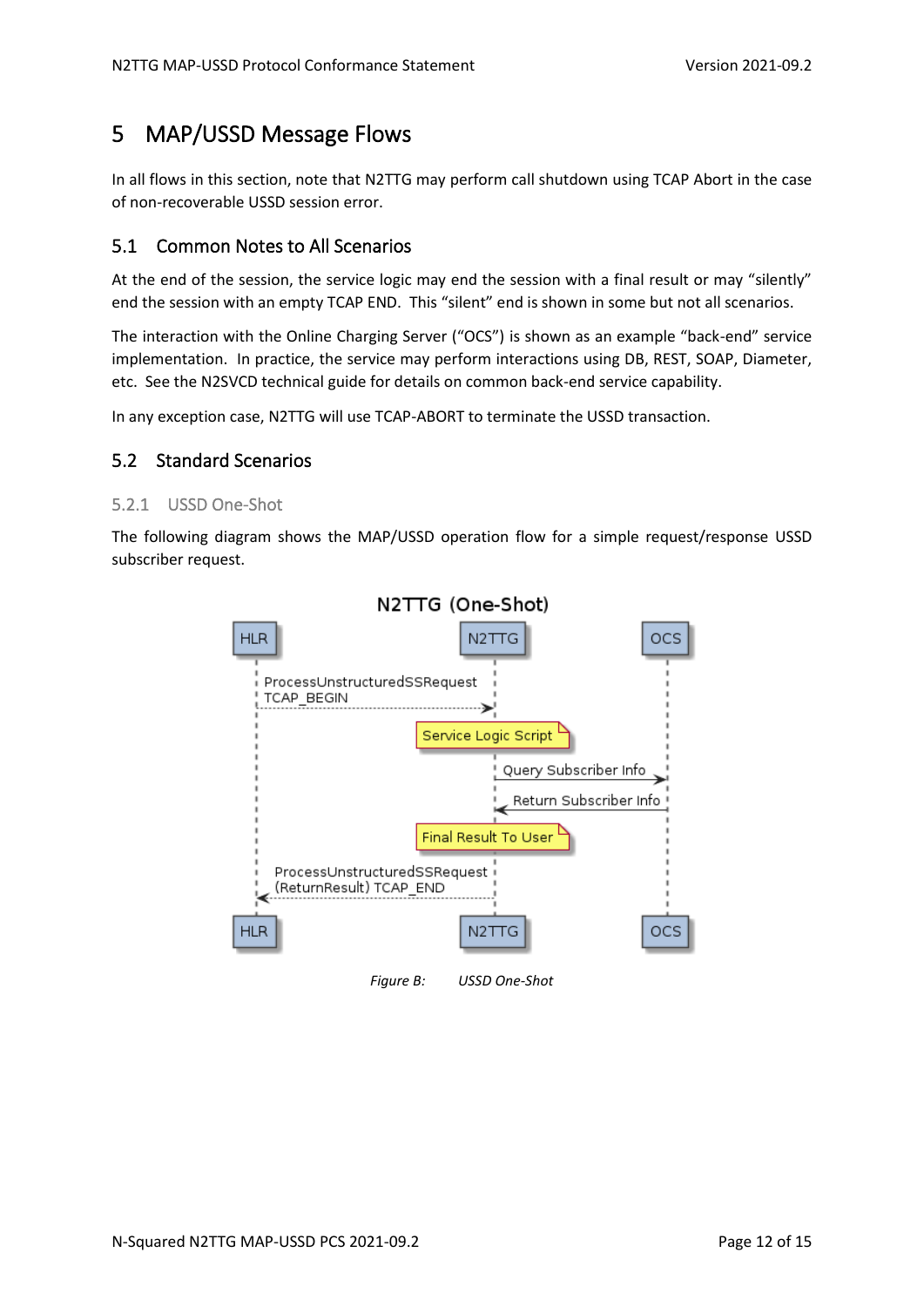#### <span id="page-12-0"></span>5.2.2 USSD Extended Result

The following diagram shows the USSD operation flow for an extended result. As a result of processing, the service logic wishes to show multiple response messages with a pause in-between each text push.

A final result is given at the end, which also serves to close the transaction using TCAP\_END,



*Figure C: USSD Extended Result*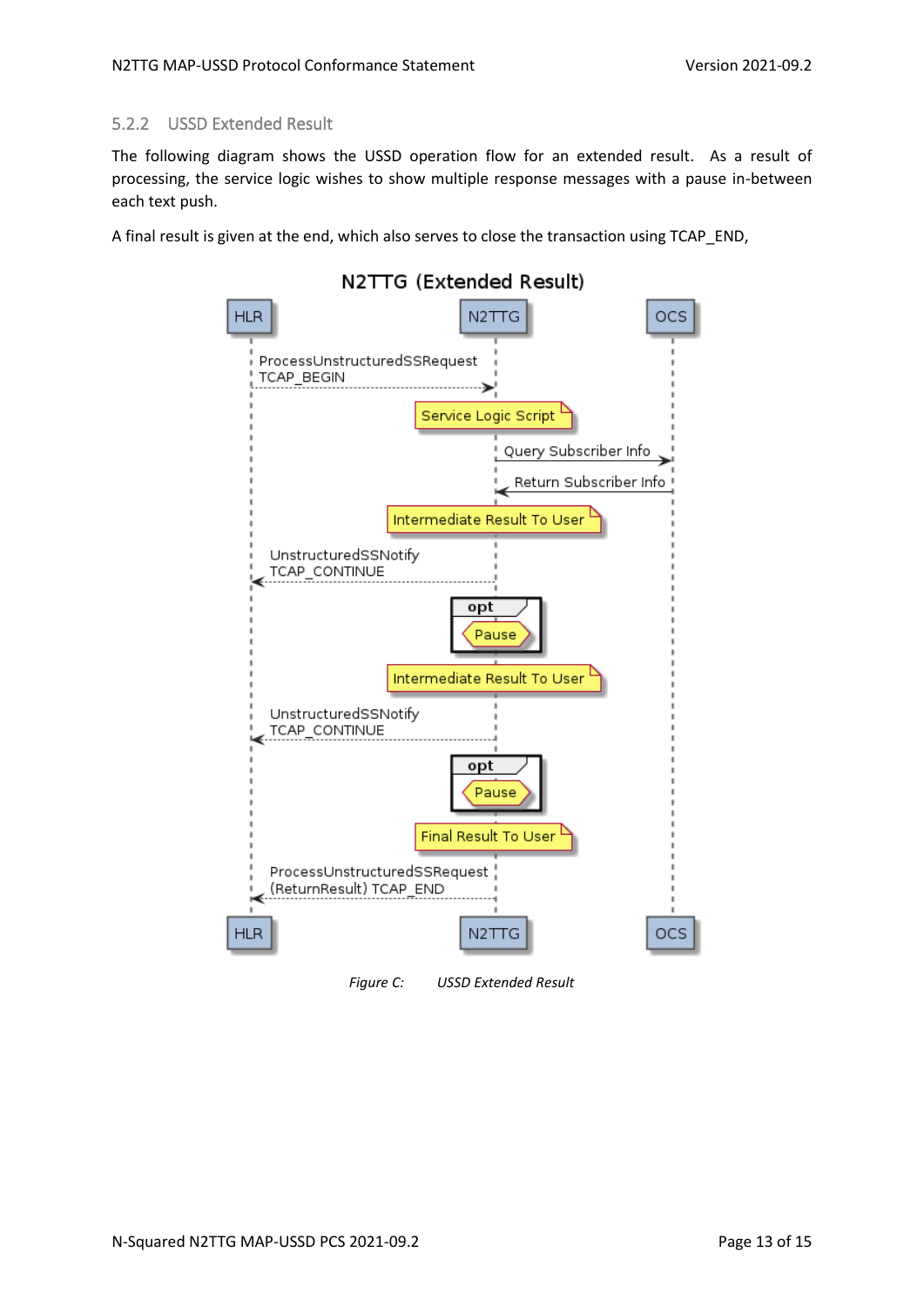#### <span id="page-13-0"></span>5.2.3 USSD Menu

The following diagram shows the USSD operation flow for a menu. The user is prompted to supply input.



*Figure D: USSD Extended Result*

Scenario Notes:

- USSD extended result using unstructuredSS-Notify may be combined with USSD menu functions using unstructuredSS-Request.
- The prompt for user input will "time out" if the subscriber does not reply. In this case the service logic may choose to re-prompt, to continue with defaults, or to end the session.